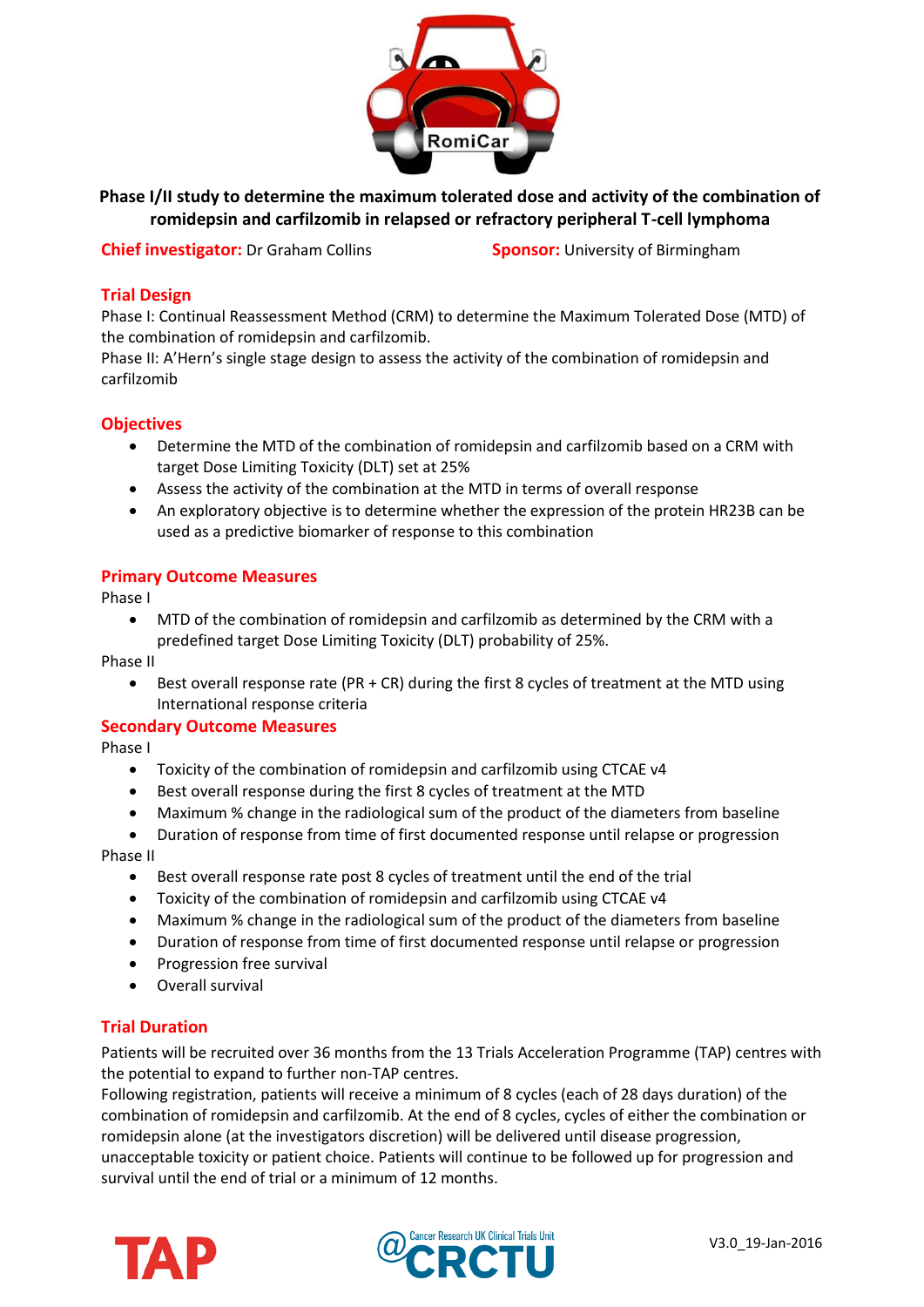# **Inclusion criteria**

- $\triangle$  Age ≥ 16 years of age
- Life expectancy > 12 weeks
- ECOG performance status ≤ 2 (Appendix 5)
- Relapsed or refractory\* peripheral T-cell lymphoma including the following histologies: peripheral T-cell lymphoma not otherwise specified, angioimmunoblastic T-cell lymphoma, anaplastic large cell lymphoma, enteropathy associated T-cell lymphoma, extranodal NK/T-cell lymphoma, transformed mycosis fungoides, hepatosplenic T-cell lymphoma
- Failed at least 1 prior therapy (but no upper limit of prior regimens)
- Patients MAY have had a prior allogeneic stem cell transplant but must not require systemic immunosuppression for graft-versus-host disease (local treatments are permitted)
- Adequate haematopoietic reserve (Hb ≥ 9g/dl, neutrophils ≥ 1.0x10<sup>9</sup>/l and platelets ≥ 100x10<sup>9</sup>/l or  $\geq$  75x10<sup>9</sup>/l if marrow involvement documented)
- Adequate liver function (bilirubin ≤ 1.5 x upper limit of normal (ULN) (unless due to Gilbert's syndrome), AST / ALT  $\leq$  2x ULN)
- Adequate renal function (creatinine clearance ≥ 20ml/min as assessed by Cockcroft and Gault calculation)
- Serum potassium ≥ 3.8 mmol/l, calcium ≥ 2.2 mmol/l and magnesium ≥ 0.85 mmol/l prior to trial entry (supplements permitted – see Appendix 7)
- CT measurable disease with at least 1 lesion having short axis > 1.5cm or splenomegaly > 14cm in cranio-caudal length attributable to relapsed lymphoma
- Ability to give informed consent

\* For all relapsed patients, relapse must be confirmed by tissue biopsy (or bone marrow trephine if no other tissue available). For refractory patients, a biopsy must have been obtained within the last 6 months and preferably to confirm refractory disease.

## **Exclusion Criteria**

- Persistent treatment related toxicities of CTCAE v4.0 grade ≥ 2
- Previous treatment with histone deactylase inhibitor or proteasome inhibitor
- Need for any other concurrent anti-cancer drug (apart from corticosteroids at a dose equivalent to prednisolone ≤ 7.5mg daily). A steroid prephase may be used but should be stopped by the first day of cycle 1.
- Concurrent medical illness deemed by the investigator as uncontrolled and/or clinically significant
- Previous systemic malignancy within the last 3 years unless treated with curative intent with no sign of recurrence. Other exceptions include non-melanotic skin cancer or carcinoma in-situ of the uterine cervix
- Co-existing active infection requiring parenteral antibiotics
- Patients unable to swallow oral medication
- Active infection with HIV, hepatitis B or hepatitis C
- Radiotherapy\* (except for palliative reasons), endocrine therapy, immunotherapy or use of other investigational agents within 28 days prior to trial entry (or a longer period depending on the defined characteristics of the agents used, please contact the trials office for confirmation). \*Limited field radiotherapy to an isolated lesion in bone or soft tissue must be completed 2 weeks prior to trial entry
- Major surgery within 4 weeks of trial entry
- Patients with proven CNS involvement
- QTc interval of ≥ 480ms or patients taking medications that significantly prolong the QT interval (Appendix 6)
- Clinically significant cardiac disease ≥ NYHA Class III (see Appendix 8), symptomatic ischaemia, conduction abnormalities uncontrolled by conventional intervention or myocardial infarction within 6 months of trial entry